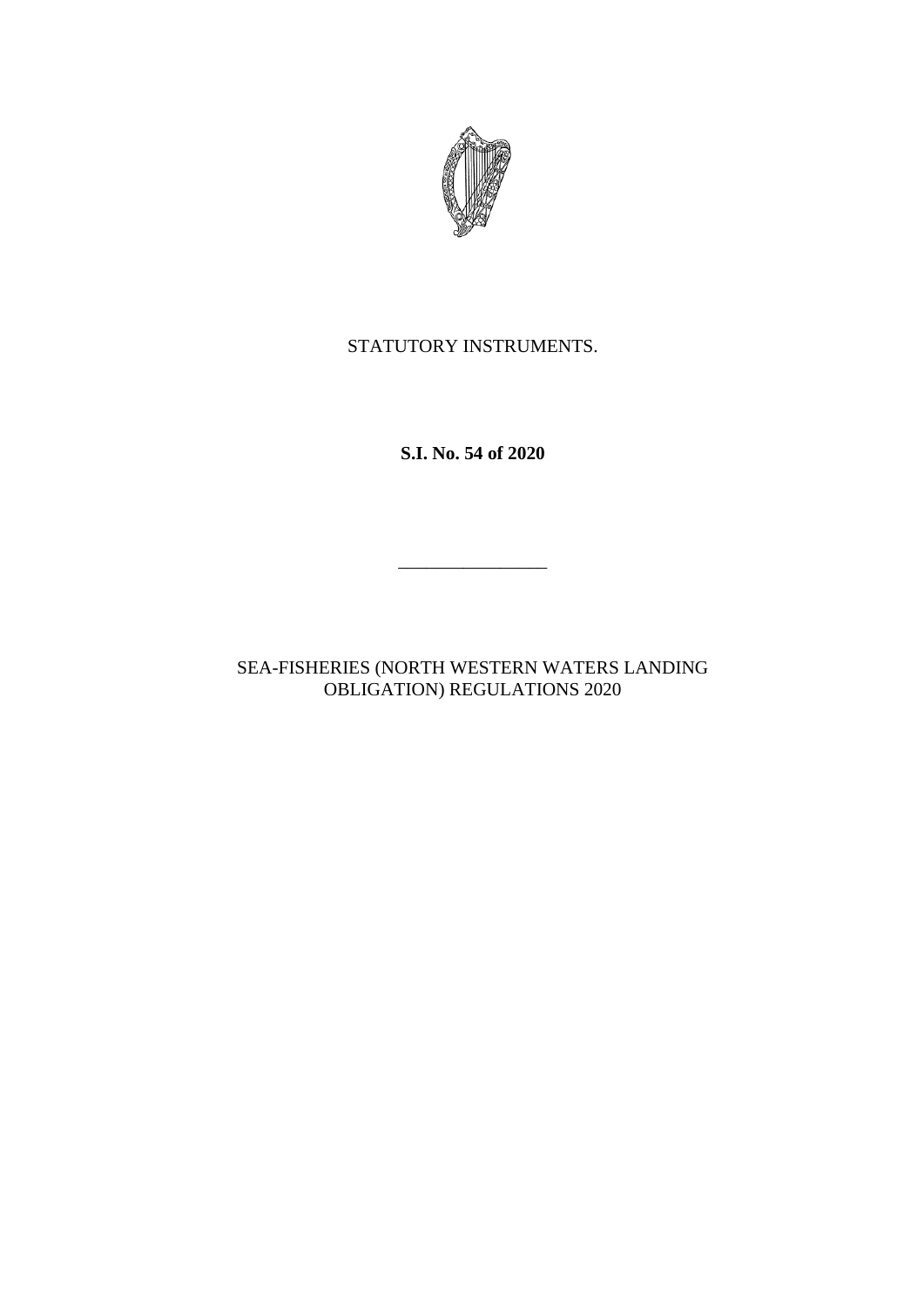### S.I. No. 54 of 2020

## SEA-FISHERIES (NORTH WESTERN WATERS LANDING OBLIGATION) REGULATIONS 2020

I, MICHAEL CREED, Minister for Agriculture, Food and the Marine, in exercise of the powers conferred on me by sections 3 and 14 of the Sea-Fisheries and Maritime Jurisdiction Act 2006 (No. 8 of 2006) and the Sea-Fisheries, Foreshore and Dumping at Sea (Transfer of Departmental Administration and Ministerial Functions) Order 2007 (S.I. No. 707 of 2007) (as adapted by the Agriculture, Fisheries and Food (Alteration of Name of Department and Title of Minister) Order 2011 (S.I. No. 455 of 2011)), for the purpose of giving further effect to Article 15 of Regulation (EU) No 1380/2013 of the European Parliament and of the Council of 11 December  $2013<sup>1</sup>$  (as amended by Regulation (EU) 2015/812 of the European Parliament and of the Council of 20 May 2015<sup>2</sup>, Regulation (EU) 2017/2092 of the European Parliament and of the Council of  $15$  November  $2017<sup>3</sup>$  and Regulation (EU) 2019/1241 of the European Parliament and of the Council of 20 June 2019<sup>4</sup>) and effect to Commission Delegated Regulation (EU) 2019/2239 of 1 October 2019<sup>5</sup> hereby make the following regulations:

1. (1) These Regulations may be cited as the Sea-Fisheries (North Western Waters Landing Obligation) Regulations 2020.

- (2) These Regulations shall cease to have effect on 31 December 2021.
- 2. (1) In these Regulations –

"Council Regulation" means Regulation (EU) No 1380/2013 of the European Parliament and of the Council of 11 December 2013 (as amended by Regulation (EU) 2015/812 of the European Parliament and of the Council of 20 May 2015, Regulation (EU) 2017/2092 of the European Parliament and of the Council of 15 November 2017 and Regulation (EU) 2019/1241 of the European Parliament and of the Council of 20 June 2019);

"Commission Regulation" means Commission Delegated Regulation (EU) 2019/2239 of 1 October 2019.

(2) A word or expression that is used in the Council Regulation or the Commission Regulation and is also used in these Regulations, has, unless the

<sup>1</sup> OJ L 354, 28.12.2013, p. 22

<sup>2</sup> OJ L 133, 29.5.2015, p.1

<sup>3</sup> OJ L 302, 17.11.2017, p. 1

<sup>4</sup> OJ L 198, 25.7.2019, p. 105 <sup>5</sup> OJ L 336, 30.12.2019, p.47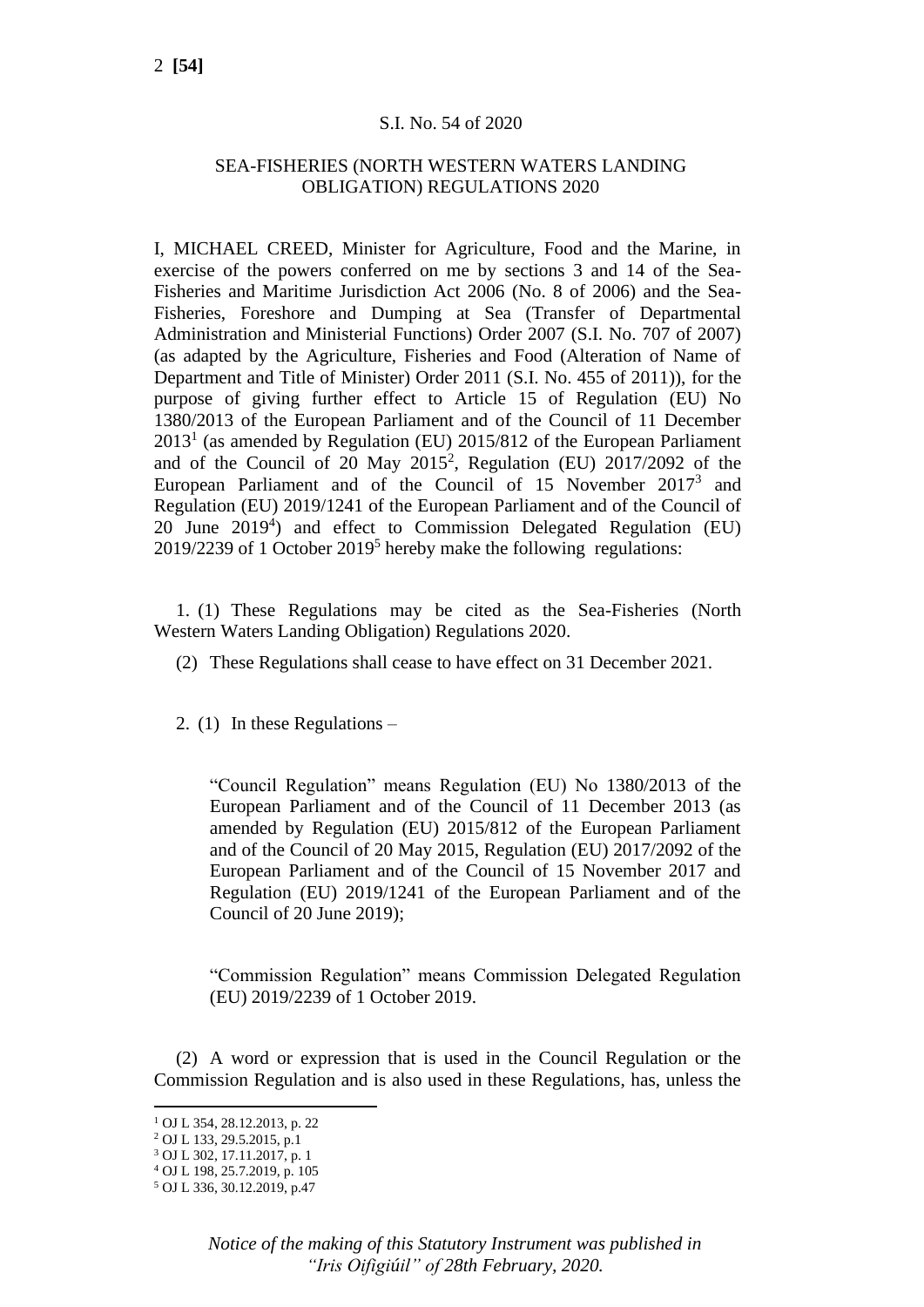context otherwise requires, the same meaning in these Regulations as it has in the Council Regulation or the Commission Regulation.

3. (1) The master of -

- (*a*) an Irish sea-fishing boat wherever it may be, or
- (*b*) a sea-fishing boat in the exclusive fishing limits of the State

shall comply with Article 15(1),  $(4)$ ,  $(8)$ ,  $(11)$  and  $(12)$  of the Council Regulation in respect of North Western Waters.

(2) The master of a sea fishing boat referred to in paragraph (1) shall not discard catches other than in accordance with the following Articles of the Commission Regulation:

- (*a*) Article 3 in respect of Norway lobster;
- (*b*) Article 4 in respect of common sole;
- (*c*) Article 5 in respect of skates and rays;
- (*d*) Article 6 in respect of plaice;
- (*e*) Article 7 in respect of species caught with pots, traps and creels;
- (*f*) Article 8 in respect of de minimis exemptions.
- 4. The master of
	- (*a*) an Irish sea-fishing boat wherever it may be, or
	- (*b*) a sea-fishing boat in the exclusive fishing limits of the State

shall comply with the requirements imposed by Articles 9, 10 and 11 of the Commission Regulation in respect of fishing vessels and masters of such vessels.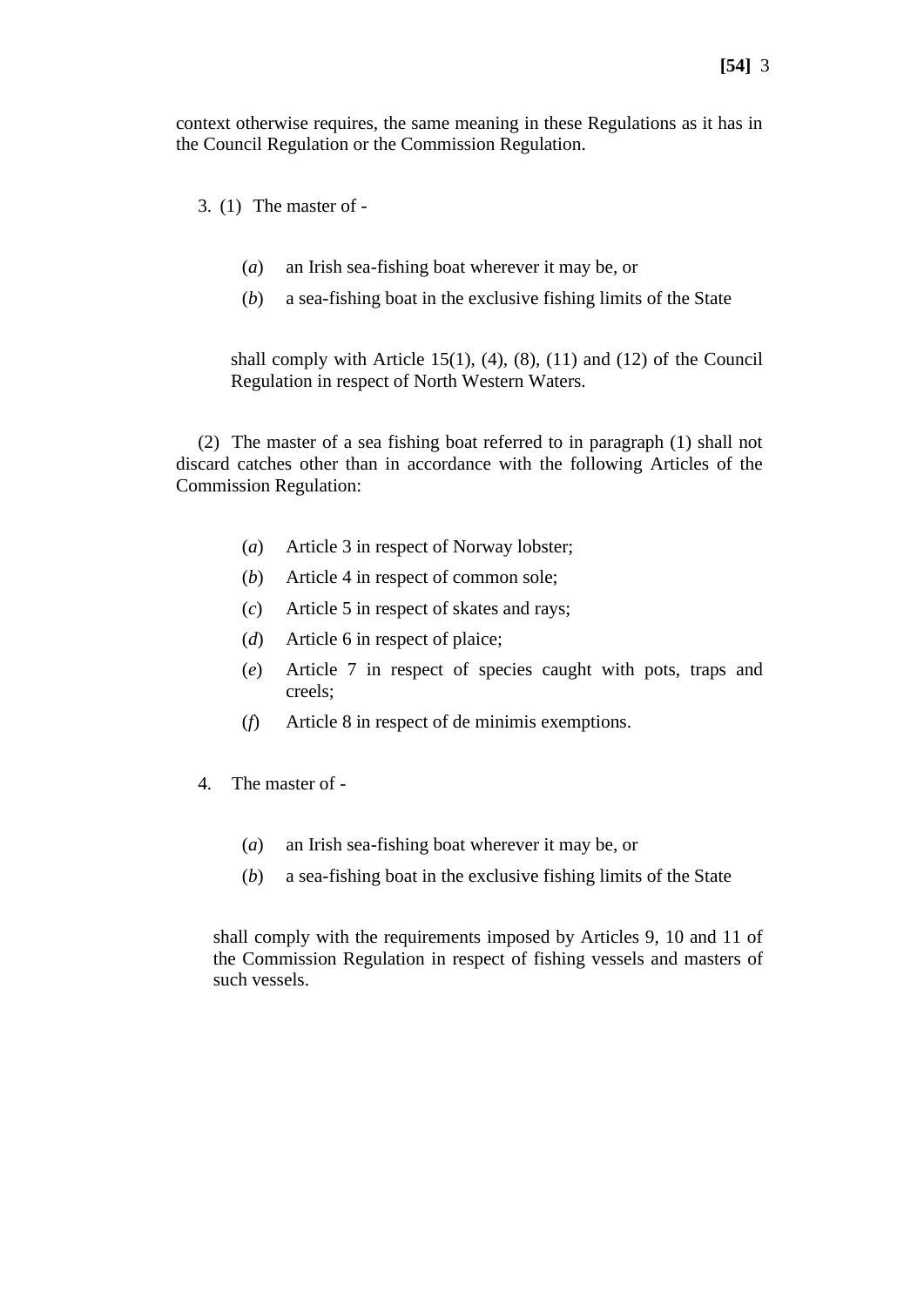- 4 **[54]**
	- 5. The following are revoked:
		- (*a*) Sea Fisheries (Fishing for Herring) (West of Scotland) Regulations 2009 (S.I. No. 39 of 2009), and
		- (*b*) Sea-Fisheries (North Western Waters Landing Obligation) Regulations 2019 (S.I. No. 43 of 2019).



GIVEN under my Official Seal, 18 February, 2020.

MICHAEL CREED, Minister for Agriculture, Food and the Marine.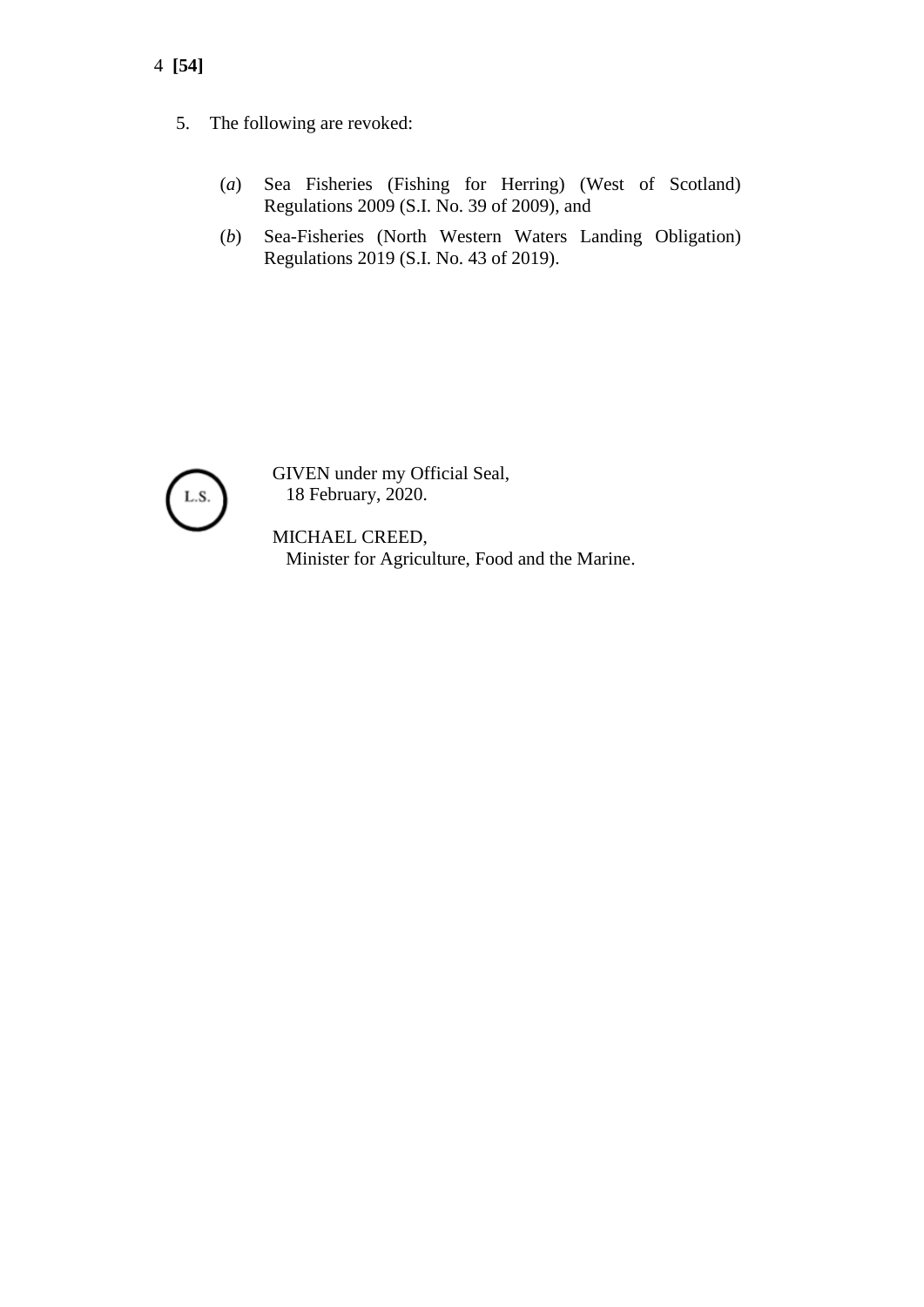#### EXPLANATORY NOTE

## (*This note is not part of the instrument and does not purport to be a legal interpretation*.)

This instrument implements the Landing Obligation contained in Article 15 of the Common Fisheries Policy Regulation 1380/2013 in respect of certain demersal fisheries in North Western Waters and gives effect to Commission Delegated Regulation (EU) 2019/2239 of 1 October 2019. These regulations cease to have effect on 31 December 2021.